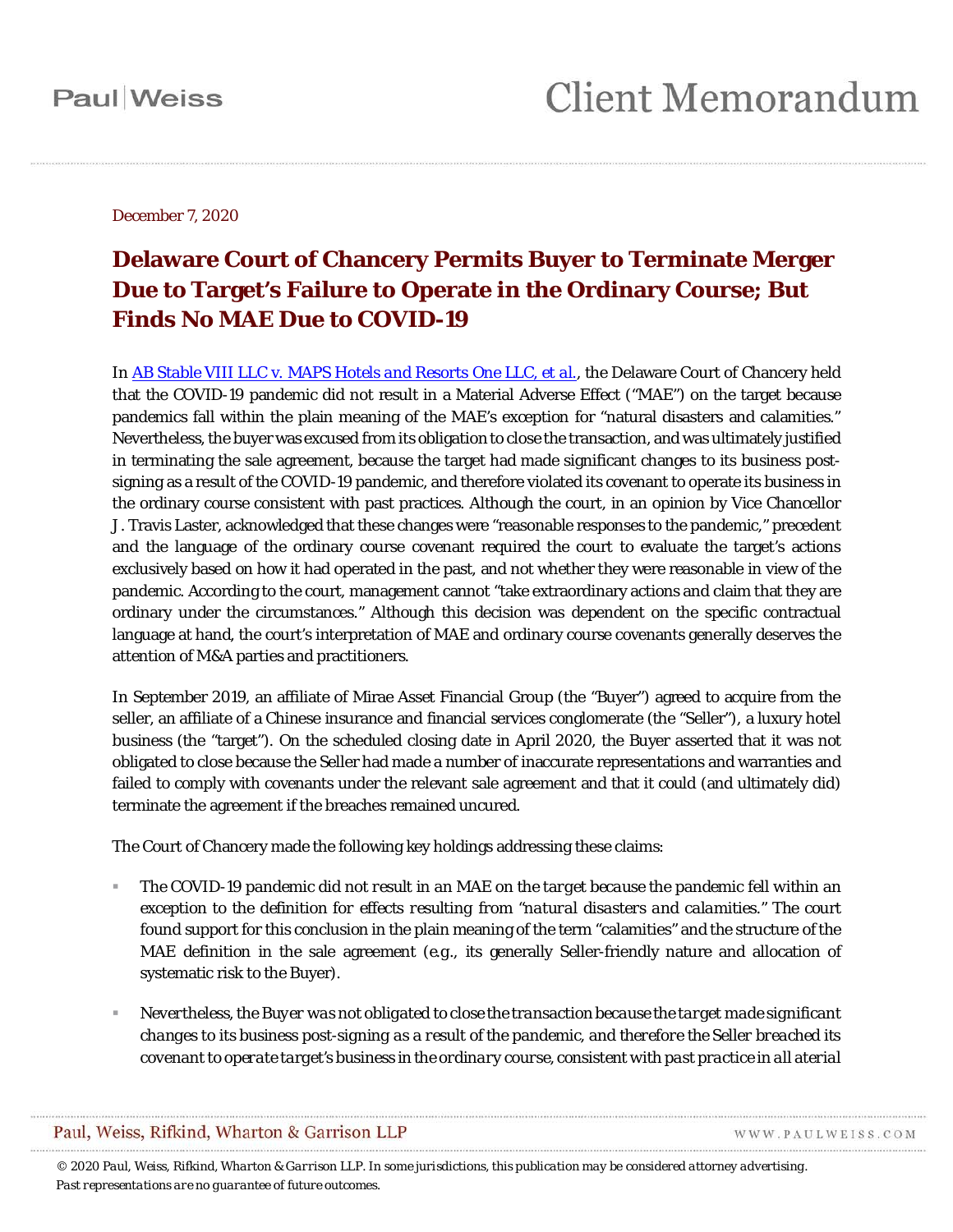## **Paul** Weiss

*respects*. After the onset of COVID-19, the target temporarily closed two of its hotels due to very low demand and governmental orders (with one closing in advance of its normal seasonal schedule and the other being unprecedented), operated its other hotels with significantly reduced staff and amenities and paused all non-essential capital spending. The court's rationale for concluding that these changes violated the ordinary course covenant, which in turn supplied the predicate for the Buyer's right to terminate the sale agreement, included the following:

- Although the court acknowledged that these changes "were reasonable responses to the pandemic," it wrote that precedent "does not suggest that when faced with an extraordinary event, management may take extraordinary actions and claim that they are ordinary under the circumstances," and "does not support reading [the Seller's ordinary course covenant] to permit management to do whatever hotel companies ordinarily would do when facing a global pandemic." Instead, the court held that precedent dictated a comparison of the company's actions with how the company has routinely operated and that the target breached the ordinary course covenant by departing significantly from that routine.
- The phrasing of the ordinary course covenant—that it conduct its business "*only* in the ordinary course of business, *consistent with past practices*" (emphasis added)—created a standard that looked exclusively at how the target has operated in the past. If the parties had wanted an alternative result, the parties could have drafted the provision otherwise. For example, the court suggested that excluding the phrase "consistent with past practices" would have permitted it also to examine practices at comparable companies to determine what constituted "ordinary course."
- The Seller also argued that the target could change its business so long as such changes did not constitute an MAE because any other interpretation would negate the otherwise carefully negotiated risk allocation of the MAE provision. However, the court was not persuaded by this argument because the ordinary course covenant was drafted with a standard of "all material respects" and not by reference to an MAE.
- Because the issues were not adequately briefed, the court declined to rule on Seller's argument that it did not breach the ordinary course covenant because it was required to deviate from the ordinary course to comply with governmental orders imposed in view of the pandemic and certain other covenants in the sale agreement. The court did acknowledge, however, that there were "credible and contestable contractual, conceptual, and policy-based arguments" to support both Buyer and Seller. Notably, however, the ordinary course covenant did not include an express exception for actions required by law, so the target's compliance with governmental orders did not affect the court's contractual interpretation of the provision's literal terms.
- *Seller's failure to satisfy the title insurance closing condition provided an additional basis for excusing the Buyer's obligation to close*. The sale agreement contained a closing condition that required the Seller to obtain documentation (i) removing fraudulent deeds recorded on certain of the hotels being

WWW.PAULWEISS.COM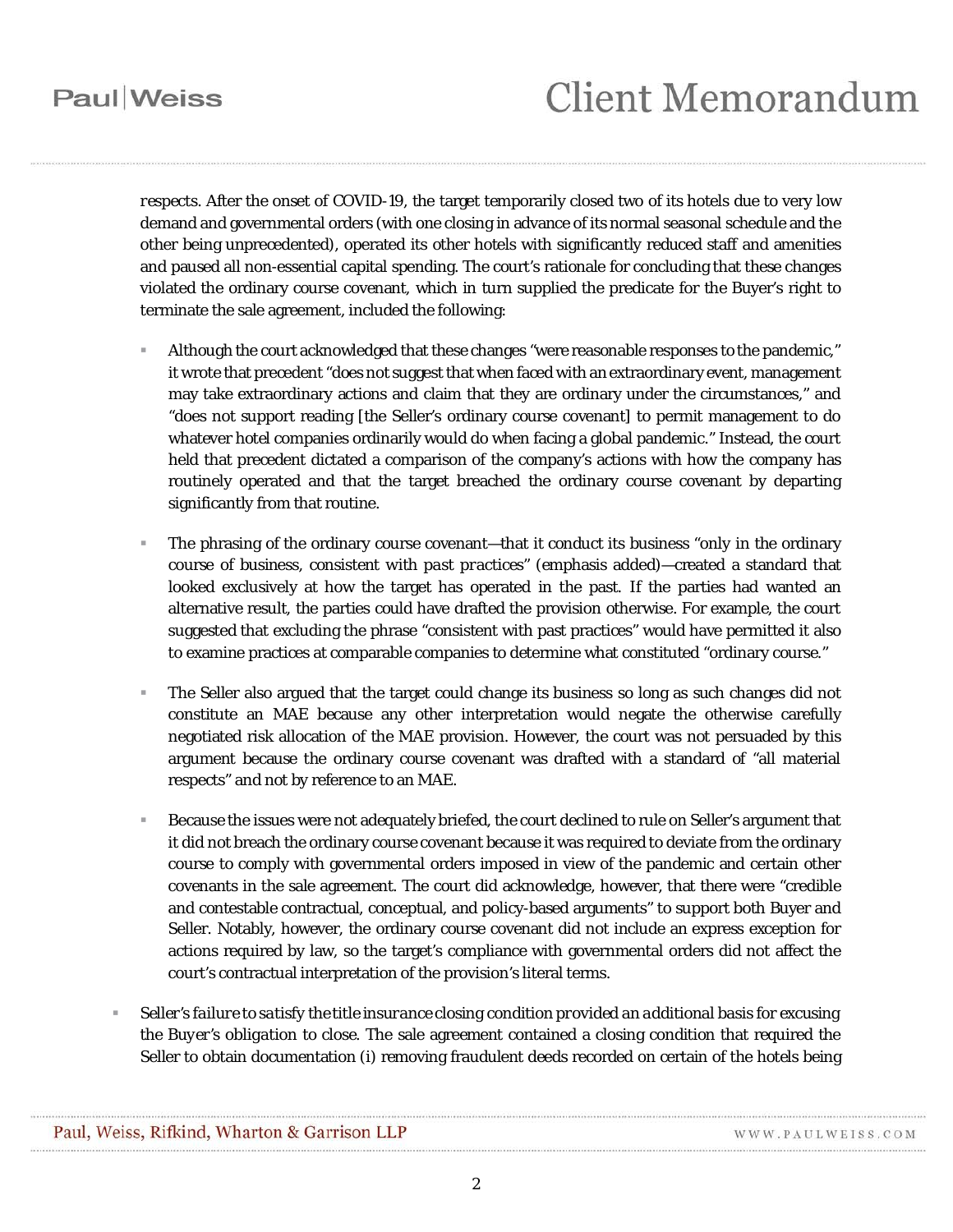sold from public record and (ii) enabling the Buyer to obtain title insurance that either did not contain an exception from coverage for the fraudulent deeds or that included such an exception, but affirmatively provided coverage through an endorsement. As part of a complex series of events described at length in the opinion, a career criminal recorded the aforementioned fraudulent deeds, and the company engaged in litigation that ultimately led to the deeds' expungement. Despite this outcome, the title insurers refused to issue title commitments without certain broad exceptions that encompassed the fraudulent deeds, and therefore, the title insurance closing condition failed. The court rejected the Seller's arguments that the Buyer caused the failure of the title insurance condition by breaching a performance obligation. Therefore, the failure of the condition provided an additional basis excusing Buyer's obligation to close the transaction.

### **Takeaways**

The *AB Stable* opinion provides several important considerations for MAE provisions, ordinary course covenants and related conditions and covenants in M&A agreements.

- When analyzing MAE provisions, Delaware courts generally operate from the baseline assumption that business risk is allocated to the seller and systematic risk to the buyer. Thus, deviation from this assumption should be clear. Similarly, the lack of common aspects of an MAE provision could be interpreted by the court as indicative of intentional risk allocation by the parties. Here, because the MAE definition lacked certain typical features generally regarded as buyer friendly, the court viewed their omission as intentional and interpreted the MAE provision's other terms—specifically, the meaning of "calamities" the parties must have intended—in a more seller-friendly manner.
- When interpreting MAE provisions, Delaware courts will default to a term's plain meaning, which could result in a broader interpretation of the term. Here, for example, the court relied on the plain meaning of "calamities" and declined to narrow its meaning by relation to "natural disaster" even though they were in the same MAE clause.
- In discussing ordinary course covenants, the *AB Stable* court did not address whether contracts entered into after the COVID-19 pandemic began should be interpreted so that "ordinary course consistent with past practice" includes actions taken during the pandemic. Parties should consider whether extraordinary, pandemic-related actions are "ordinary course" and draft their agreements accordingly. For example, in view of this uncertainty, sellers may want to add language clarifying that "ordinary course" includes actions during the pandemic or other industry practices in responding to material events or changes in circumstances. Likewise, if a court might interpret "ordinary course consistent with past practice" to include all reasonable responses to past extraordinary events, buyers may want to consider whether that language provides sellers with too much leeway and negotiate for narrower or more limiting language, such as that only actions that were required by law or regulation should be interpreted as "ordinary" for this purpose.

\* \* \*

WWW.PAULWEISS.COM